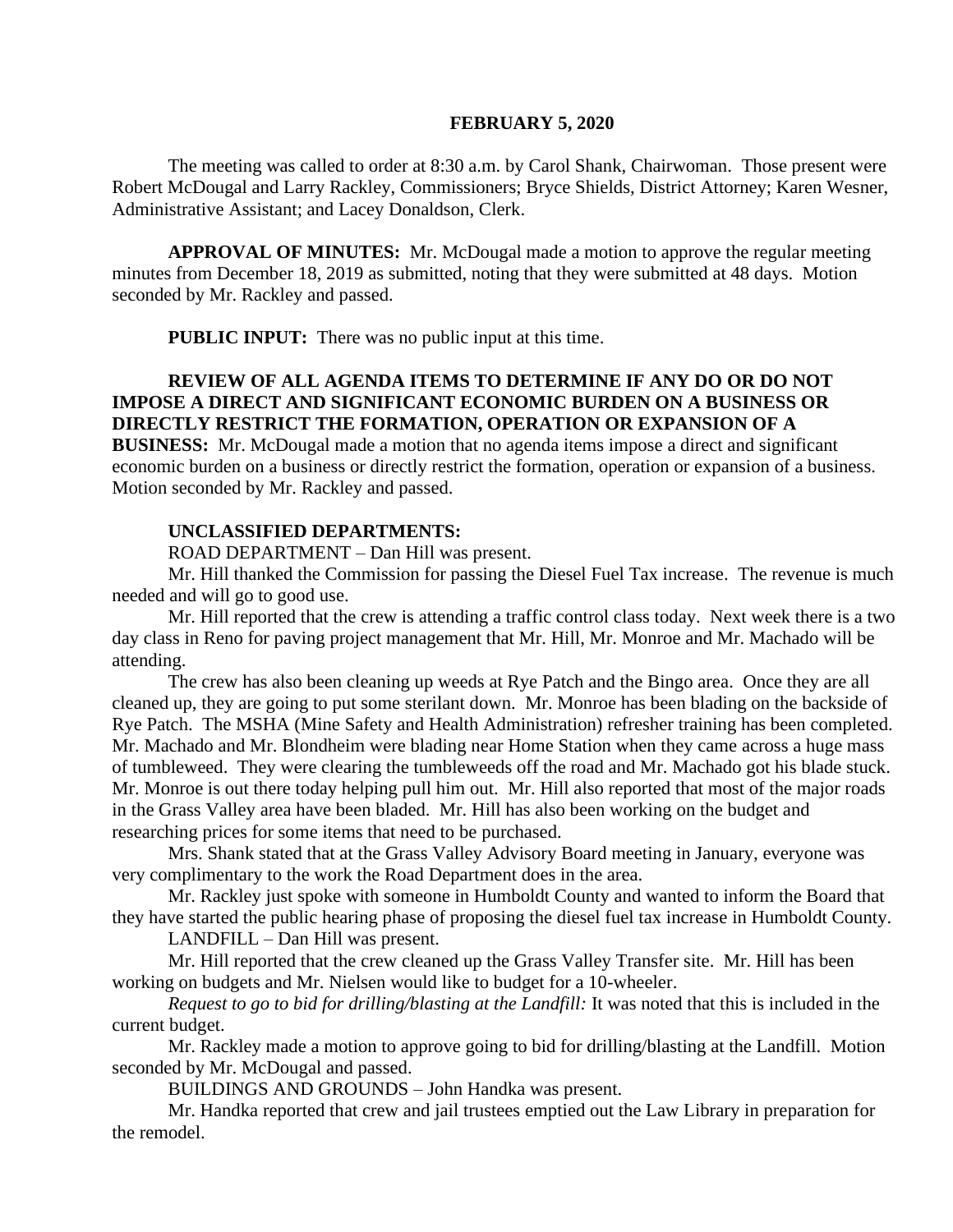*DA's office, Justice Court, and Courthouse staff request for approval of a change-order for the remodel of the Law Library area increasing the dimensions of the copy room/mail room and decreasing the size of the attorney/client conference rooms to allow for adequate space for the copy room/mail room and concerns with the Courthouse employees break room:* Mrs. Shank stated that Mrs. Wesner has been working with staff to alleviate any issues. Mrs. Wesner stated that she feels they have reached a compromise for the space that is available.

Mr. McDougal wondered if two conference rooms were necessary or if we should be trying to meet the needs of the employees by creating a decent break room, which would include the copy machine, etc. Mrs. Shank expressed some concern about having office equipment in the break room. Mr. McDougal stated that there isn't currently a break room at all; the break room is in a building entrance. Mr. Shields stated that the funding from Justice Court can't be used to remodel a break room. Mr. McDougal stated that the County is contributing 2/3s of the funding for the project.

Mr. Rackley asked Judge Stephens how she feels about eliminating one of the conference rooms. Judge Stephens stated that there is court held almost every day of the week, so two would definitely be used, but she doesn't know how often. Judge Stephens was also concerned that there would be a camera in the break room. Mrs. Shank stated that there would be no audio on the camera.

Mr. Shields stated that the concern he has heard from his staff is that criminal defendants are brought through the current break room. Putting the break room in front of the conference room wouldn't alleviate that concern. He also stated that he doesn't understand how this was discussed for months, bids were received, the contractor is coming tomorrow and suddenly concerns are being raised.

Mr. McDougal suggested proceeding with the current layout and see what the demand for the space is. If one conference room is all that is needed, the rooms can be rearranged.

Mr. McDougal made a motion to adjust the Law Library remodel enlarging the copy room as presented.

Sandra Arias asked if they have measured the space to see if everything fits. Mrs. Shank stated that she thought it had been done. Mrs. Wesner stated that she did, and it will be a tight fit.

Mrs. Childs asked about the funding as this project is not on the Capital Improvements List. Mrs. Shank stated that the Capital Improvement List will need to be adjusted to accommodate this project.

Mr. Rackley seconded the motion. Motion carried.

Mr. Handka also spoke about the problem with the heat in the Courthouse. They are working to get it repaired. He also informed the Board that the propane has been turned off in the Airport building. The crew is also preparing for the Valentine's Day Balloon event.

SENIOR CENTER / VOLUNTEER COORDINATOR – Jordan McKinney was present.

Mrs. McKinney reported that she is working on her grant application for Transportation. This grant funds fuel for the vans, maintenance, drivers, etc. The Birdhouse Raffle is on May 1<sup>st</sup>. They are currently selling raffle tickets for the Courthouse Birdhouse at Temptations. Breakfast is on February 28<sup>th</sup>. Mrs. McKinney also stated that she is still the High School Softball coach and the season starts on February 24<sup>th</sup>.

PERSHING COUNTY FIRE AND AMBULANCE –

*AMBULANCE REPORT:* Chief Wilcox was present.

The Ambulance Department has been very busy. There is a Train-the-Trainer class starting Friday. There will be a 40 hour EMT (Emergency Medical Technician) class starting in March. Mrs. Nolan is working to get everyone recertified.

Mr. McDougal asked if they have received any interest in another entity taking over the ambulance service. Chief Wilcox stated that there is one group that has expressed interest, but they haven't gotten any figures yet. Chief Wilcox thinks that it will be very expensive. He also stated that he is working some things into the budget to try to alleviate some of the problems they have had.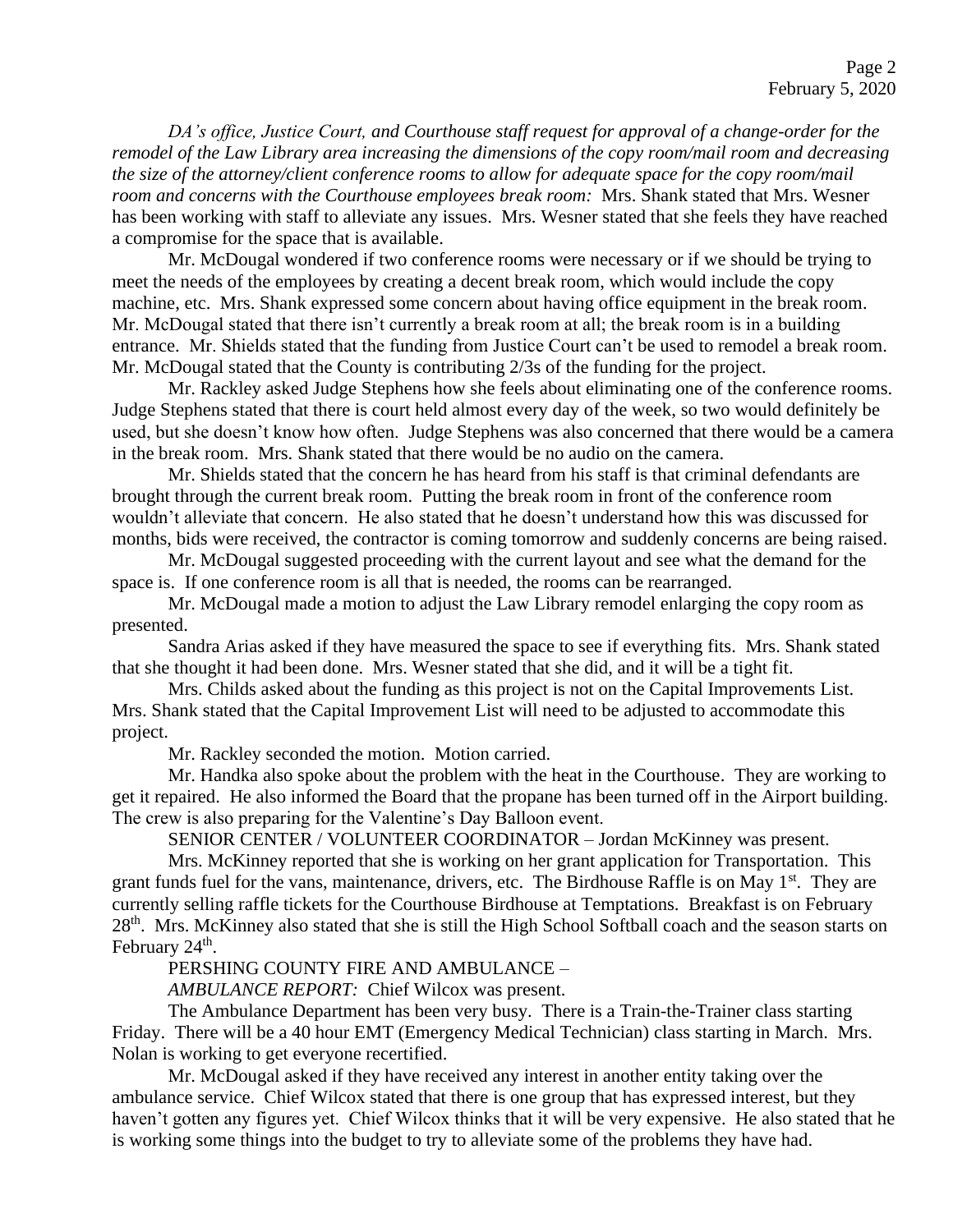*LOVELOCK FIRE:* Chief Wilcox stated that they are approved for 30 members, but can't seem to get past 24. They just completed an awareness class put on by Mike Heidemann. Mr. Heidemann will also be doing an operation class sometime this year. As of today, everyone on the Department should have their F Endorsement on their driver's license. Two members have finished the exterior firefighter program, leaving two more that need to take it.

Chief Wilcox wanted to publicly thank his crew. He was out of town for almost a month and everything ran smoothly.

Mike Heidemann reported that the AFG (Assistance to Firefighters) grant opened this week. He would like approval to submit a grant application in the amount of \$393,250.00. Mrs. Shank stated that it will have to be put on an agenda. Mr. Heidemann would like it on the March 4<sup>th</sup> agenda. Mrs. Shank instructed Mr. Heidemann to get the information to Mrs. Wesner. It was noted that it requires 5% matching funds. Mr. Heidemann also stated that he received the quote from Staci Bristow for the remote and will turn that grant application into POOL/PACT. Sean Burke is working on a quote for reflective jackets as well.

Mr. Shields spoke about fire inspections. He stated that he wasn't sure the County ever decided how the fire inspections would be paid for. Mrs. Shank agreed, stating that an MOU (Memorandum of Understanding) between Pershing County and the Lovelock Fire Department is needed. Mr. Shields stated that the MOU is for the Fire Department to provide firefighting services. Mr. Shields understood that the Board wanted additional language in the MOU to provide for fire inspections. Mrs. Shank thought those two things would be in separate agreements. Chief Wilcox stated that they had discussed raising the Business License fee to cover the fire inspections. Mr. Shields stated that when his office reached out to the local business owners about increasing the Business License fee, the overwhelming response was opposed, as they have private insurance that provides fire inspections. Mrs. Shank will meet with Mr. Shields and Chief Wilcox to further discuss fire inspections.

**BID AWARD, PERSHING COUNTY CHIP SEAL OIL BID AND PERSHING COUNTY MAG CHLORIDE BID:** The bids closed yesterday at 9:00 a.m. Only one bid was received for each project. They were opened yesterday at 9:05 a.m. by Commissioner Rackley, Dan Hill, Karen Wesner and Rachel King.

Mr. McDougal made a motion to accept the bid from Sierra Nevada Construction in the amount of \$395,367.75 for the Pershing County Chip Seal Oil Project, being the lowest, most responsive bid. Motion seconded by Mr. Rackley and passed.

Mr. Hill stated that we haven't gone to bid on Mag Chloride in the past as there was only one company that provided it. The bid that was received is a bit cheaper than last year's price. Mr. Hill also stated that he spoke with Dustbusters and an error was made on the tonnage, but they will honor what they quoted.

Mr. McDougal made a motion to accept the bid from Dustbusters Enterprises for Magnesium Chloride in the amount of \$48,142.50, being the lowest, most responsive bid. Motion seconded by Mr. Rackley and passed.

It was noted that a bid from EnviroTech Services was received too late to be opened.

### **UNCLASSIFIED DEPARTMENTS, CONT.D:**

COMMUNITY CENTER – Mrs. McKay was unable to attend, but the Board received a written report.

COOPERATIVE EXTENSION – Steve Foster was present.

Mr. Foster reported that there are a couple webinars coming up if anyone is interested. At the Cattlemen's Update, Mr. Foster gave a presentation on the market outlook, new regulations, and imitation meat. Mr. Foster stated that there are new training regulations for anyone spraying Paraquat or Gramoxone, in addition to the regular pesticide training. Mr. Foster is planning on including this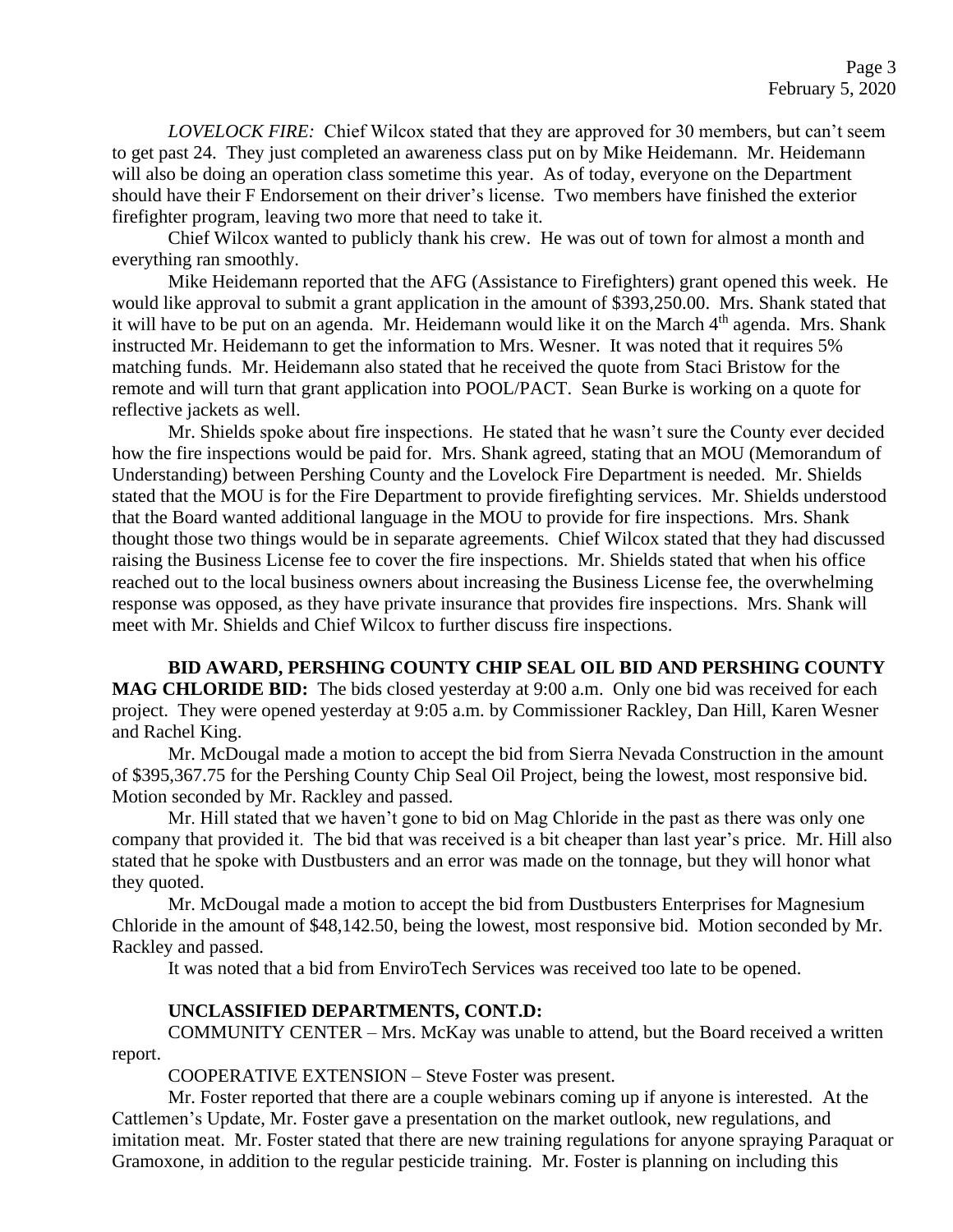information in his pesticide training on March 20<sup>th</sup>. Mr. Foster will also be giving a presentation on trends in Hemp production in Nevada at the Ag Policy workshop in Fallon on March 30<sup>th</sup>. Mr. Foster will also be doing pesticide training in Kings River on March  $11<sup>th</sup>$ . The Lion's Club will be holding their annual Rural/Urban Night on February  $24<sup>th</sup>$ .

Mr. Foster also reported that Joshua McKinney resigned as of January 13<sup>th</sup>. Mr. Foster started advertising for the position on January 20<sup>th</sup> and does have some prospective candidates that could be hired at a higher rate. He has to have permission from the University to fill the position at the higher rate, which he was told could take two additional weeks. Once it is approved, he will post the position again.

Mr. Foster has been busy working on employee evaluations and budget prep. He has submitted his budget sheets to Mrs. Childs and to the University Administration. Mr. Foster also reported that Ann Lindsey, the Nutrition and Health Specialist, has applied for the services and support for older adults, people with disabilities and caretakers grant. The grant would fund a position for the Nevada Care Connection and Medicare Assistance Program. Mr. Foster spoke with Jordan McKinney, Senior Center Director, about it and if they are successful the position could be housed at the Senior Center.

Mr. McDougal asked if a Commissioner would be invited to participate in the interviews for the 4-H position. Mr. Foster stated that they are welcome to participate and thinks the interviews should take place the later part of February. Mr. McDougal also asked when the Livestock Show is scheduled. Mr. Foster is not sure as he thinks they moved the dates for NJLS (Nevada Junior Livestock Show) again, which would affect our date.

IT DEPARTMENT – Justin Abbott was present.

Mr. Abbott reported that he has found a ticket report that breaks incidents out by department, so he will have that for the next meeting. The DHS (Department of Homeland Security) Cyber Security scans, initiated by the Nevada Secretary of State, should be completed today. The next phase is a phishing assessment. The testing seems to be going well.

Mr. Abbott reported that he is still waiting for quote on the Windows 10 upgrade, but should have it for the next meeting. The sign-ups for the Windows 365 training should go out by the end of the week and will be held at the High School. Mr. Abbott also spoke about the bill that would require all government entities to have a "dot gov" web address.

PUBLIC DEFENDER – Steve Cochran was present.

The Board received a written report.

*Authorization for the Pershing County Public Defender to either refer prison inmate cases to the State of Nevada or bill the State of Nevada for legal services, pursuant to NRS 212.070:* Mr. Cochran stated that he is completely indifferent regarding this. Mr. Shields stated that we can bill for the last six months, but doesn't see why we shouldn't try submitting a bill for the entire time.

Mr. McDougal made a motion to approve billing the State of Nevada for prison inmate cases pursuant to NRS 212.070. Motion seconded by Mr. Rackley and passed.

### **ELECTED DEPARTMENTS:**

LACEY DONALDSON, CLERK-TREASURER – Mrs. Donaldson didn't have anything to report. Regarding the corrections/changes to the Tax Roll, they have all been sent to Devnet and they are working on correcting them on their side until the functionality is available on our side.

RENE CHILDS, RECORDER-AUDITOR – Mrs. Childs gave the Board the monthly fund balance report.

The meeting recessed at 9:43 a.m. and reconvened at 9:48 a.m.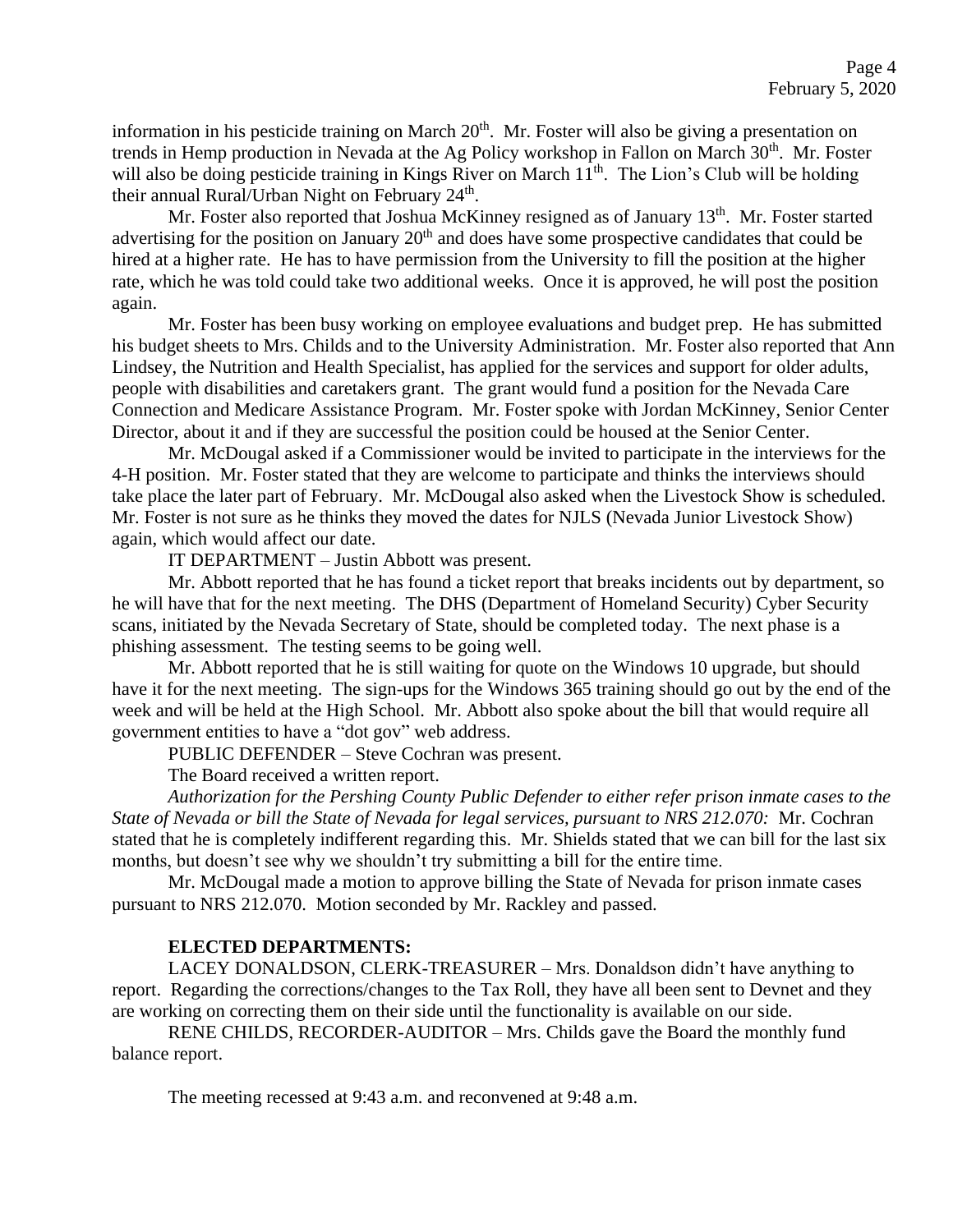LAUREEN BASSO-CERINI, ASSESSOR – Ms. Basso-Cerini stated that her staff is just taking it one day at a time. Several Assessors' offices have been given an extension by the Department of Taxation on submitting their Segregation Report.

*Proposal from Farr West Engineering for surveying and mapping services, record data, boundary survey in the amount of \$3,000.00:* Mr. Shields stated that this map shouldn't have been recorded in the 90s as there was no survey completed. He explained that a property owner had their property surveyed and that map couldn't be recorded as it threw-off all the other properties. It was noted that this is not a Tech Fee expense. Mrs. Childs recommended charging the expense to General Government.

Mr. McDougal made a motion to approve the proposal from Farr West Engineering for surveying and mapping services, record data, and a boundary survey in the amount of \$3,000.00, with the expense coming out of the General Fund, General Government line item. Motion seconded by Mr. Rackley and passed.

Mrs. Shank asked about the county decal for the Jeep. Ms. Basso-Cerini stated that a heated shop is needed to properly install the decal and it hasn't been a priority for her.

BRYCE SHELDS, DISTRICT ATTORNEY – *Request for approval of a 12 month contract for 1 user license of CLEAR Proflex products by Thomson Reuters for the Child Support Division:*

Mr. Rackley made a motion to approve the 12 month contract for 1 user license of CLEAR Proflex Products by Thomson Reuters for the Childs Support Division in the amount of \$2,238.60. Motion seconded by Mr. McDougal and passed.

Mr. Shields wanted it to be clear that he was not making decisions regarding the Law Library remodel. He would like the Board to leave the door open to discussion on creating a proper break room for staff. The District Court Judge took the previous break room without this board's knowledge, leaving them with a break room that is uncomfortable. He also feels the Board was led astray when one judge decided not to contribute funding.

**PLANNING AND BUILDING DEPARTMENT / IMLAY WATER / PECU:** James Evans was present.

Mr. Evans gave the Board his monthly permits issued, and fees collected report. He stated that there is a Planning Commission meeting tonight to discuss the sPower project. Mr. Evans also reported that he read meters yesterday and took the water samples to Reno.

**JERRY ALLEN, SHERIFF:** Sheriff Allen reported that the newest hire is almost ready to be sent on patrol. The Jail is currently at 65% capacity, with 17 inmates. They were holding three inmates for another entity that will be transported elsewhere. Sheriff Allen stated that he still has an employee out on Worker's Comp. Some issues have risen regarding his work release, so Sheriff Allen would like to meet with the District Attorney, Payroll and HR to try to rectify the issues.

APPROVAL FOR OUT OF STATE TRAVEL AND HIGHER HOTEL ROOM RATE FOR (3) DEPUTIES TO ATTEND TASER INSTRUCTOR CERTIFICATION TRAINING IN DUBLIN, CA MARCH 15-17, 2020 – Sheriff Allen stated that this item is no longer needed as the class is full. Sheriff Allen will be looking for another class.

Sheriff Allen asked what the status of the Business License function moving to the Planning Department is. The Board stated that the transition can occur at any time. Mrs. Shank asked about the software. The new software has not been installed, but Mr. Evans stated that they are as ready as they can be with what they have.

Sheriff Allen also spoke about Burning Man, stating that contract discussion for 2023 needs to start as soon as possible.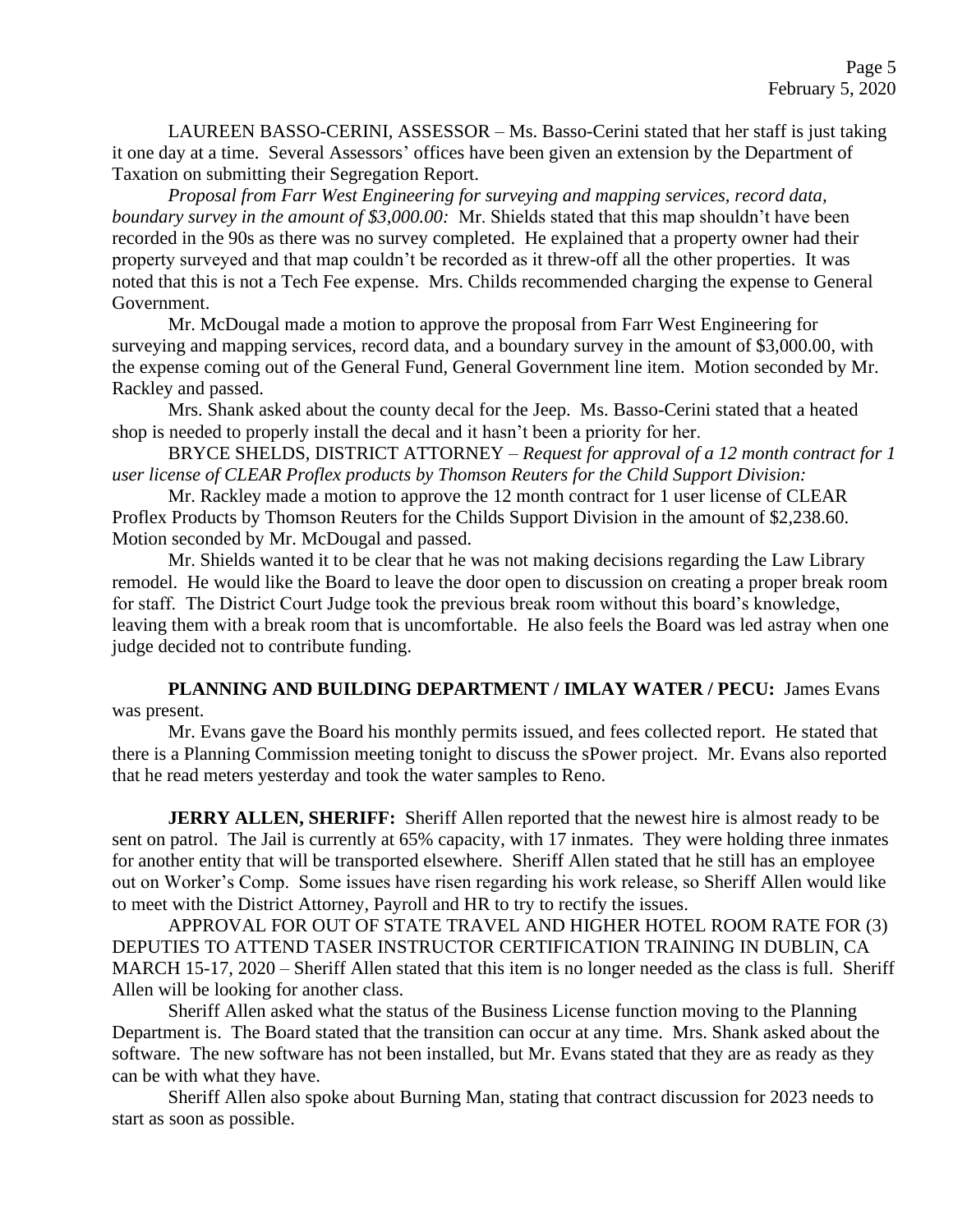**UPDATE ON PROGRESS OF SITE LOCATION, DESIGN, FUNDING, AMENITITES AND CONSTRUCTION OF FUTURE LAW ENFORCEMENT CENTER:** Mr. Rackley stated that he and Sheriff Allen toured five sites and have come up with a priority list. The first is Steve Young's property, but the price has increased. The second property is in the Industrial Park, but is not a very convenient location. The third is on Franklin Avenue between 8<sup>th</sup> and 9<sup>th</sup> Street, fourth is on Cornell next to the church and the fifth is on Amhurst, past the skate park.

Mrs. Shank stated that the Windmill property is available for \$185,000 and is adjacent to the current Law Enforcement Center. She also stated that the feelings expressed by the community is they would like the Jail to stay where it is. Mr. McDougal also stated that the assessment of the property could be done with Brownfield funds. Sheriff Allen felt this would be a good option. An item will be placed on the next agenda to discuss and possibly move forward on the Windmill property.

Mr. Evans stated that there is a portion of that property that is on the State right of way.

**BOARD APPOINTMENTS:** PLANNING COMMISSION RESIGNATION – A letter was received from Kim Klemish of Grass Valley resigning from the Planning Commission.

Mr. Rackley made a motion to accept the resignation of Kim Klemish from the Planning Commission. Motion seconded by Mr. McDougal and passed.

PERSHING COUNTY ECONOMIC DEVELOPMENT AUTHORITY – A letter was received from Tori Apperson expressing her interest in serving on the PCEDA Board.

Mr. McDougal made a motion to appoint Tori Apperson to the Pershing County Economic Development Authority Board. Motion seconded by Mr. Rackley and passed.

**IMLAY ACTION ALLIANCE:** REQUEST FOR A TOWN HALL MEETING IN IMLAY ON ONE OF THE FOLLOWING DATES: FEBRUARY 18, 19 OR 20, 2020 – Mr. McDougal prefers February 18<sup>th</sup>. Mr. Rackley is not available on the 19<sup>th</sup> or 20<sup>th</sup>. The Board will offer to hold a Town Hall in Imlay on February  $18<sup>th</sup>$  at 6:00 p.m.

Mrs. Shank stated that they also haven't had a meeting in Rye Patch in quite some time. Mr. McDougal suggested March 3<sup>rd</sup>. Mrs. Wesner will reach out to someone in Rye Patch to try to set it up. Carolyn Hultgren suggested working with Georgia Morgan of the Humboldt River Ranch Homeowner's Association.

**PROCLAMATIONS AND AWARDS:** There were no proclamations or awards considered.

**DERBY FIELD AIRPORT:** No report was given.

**GARRETT KALT, NV 2020 CENSUS:** NEVADA 2020 CENSUS, COUNTING PERSHING COUNTY; NEVADA 2020 CENSUS PROCLAMATION, NEVADA 2020 CENSUS COMPLETE COUNTY COMMITTEE MINI-GRANTS; NEVADA COMPLETE COUNTY COMMITTEE PARTNERSHIP SUPPORT GRANT PROGRAM – This item will be put back on the next agenda.

**LEVY OF SPECIAL ASSESSMENTS ON THE WATER RIGHT HOLDERS WITHIN THE GROUNDWATER BASINS AS DIRECTED BY THE NEVADA STATE WATER ENGINEERS OFFICE PURSUANT TO NRS 534.040 (3) FOR THE FISCAL YEAR JULY 1, 2020 TO JUNE 30, 2021:** HUALAPAI FLAT \$449.83, BLACK ROCK DESERT \$95.30, DESERT VALLEY \$4.07, GRASS VALLEY \$14,710.94, IMLAY AREA \$7,456.32, DIXIE VALLEY \$349.30, BUENA VISTA VALLEY \$4,756.72, BUFFALO VALLEY \$997.11, AND LOVELOCK VALLEY \$11,174.62 ALL WITHIN PERSHING COUNTY IN THE AMOUNT OF \$39,994.22 – Mr. McDougal made a motion to levy the Special Assessments on the water right holders within the groundwater basins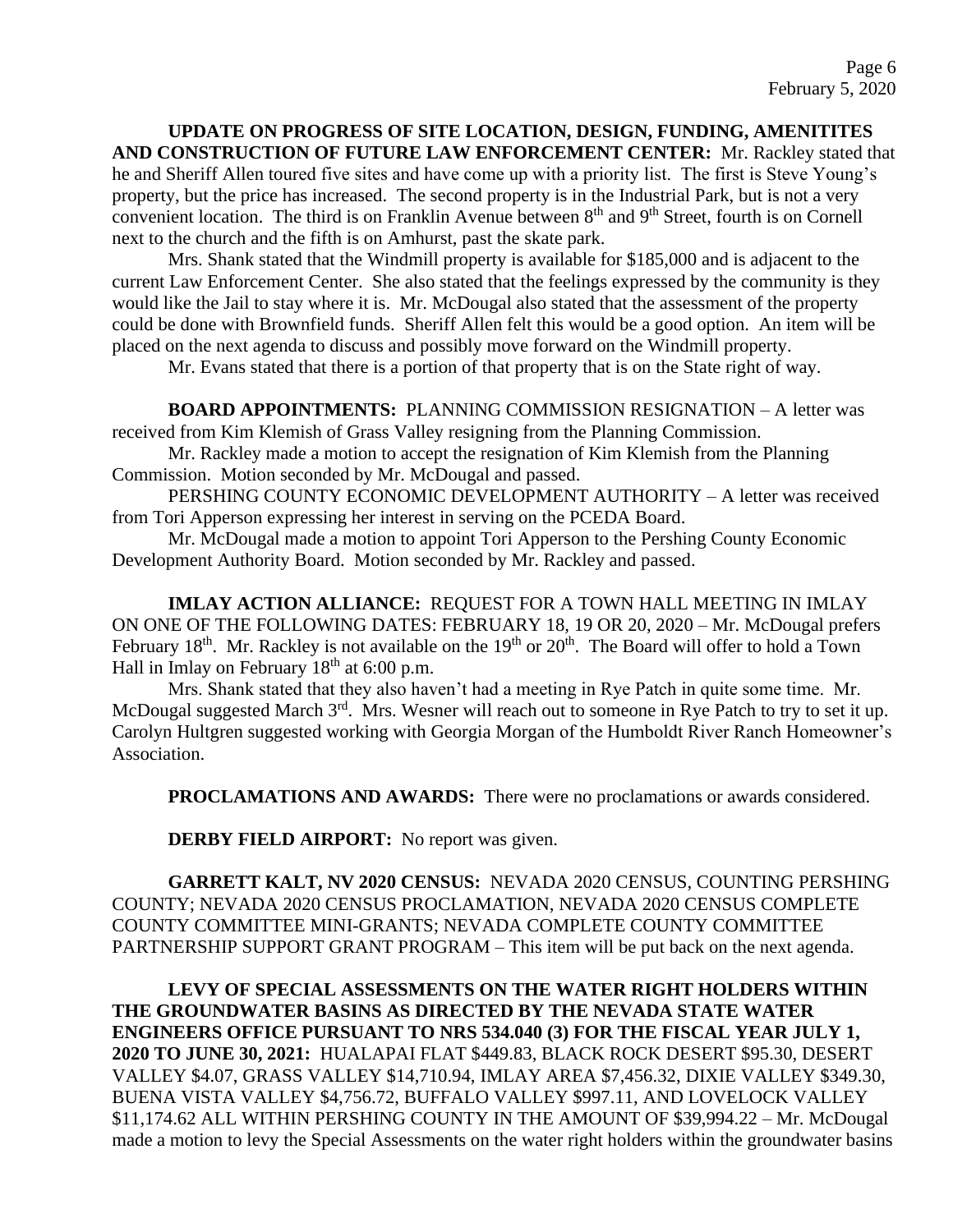as directed by the Nevada State Water Engineers office pursuant to NRS 534.040(3) for Fiscal Year July 1, 2020 to June 30, 2021 as presented. Motion seconded by Mr. Rackley and passed.

**APPROVAL OF A COMPACT WITH NEVADA DEPARTMENT OF MOTOR VEHICLE DIVISION FOR THE COLLECTION AND DISTRIBUTION OF TAXES ON DIESEL FUEL FOR PERSHING COUNTY:** Mr. Shields stated that he and Mrs. Donaldson have been working with a representative from DMV. She has informed us that the contract should be ready for the next meeting.

The meeting recessed for a Litigation meeting at 10:36 a.m. and reconvened at 11:10 a.m.

**APPROVAL FOR SHERIFF ALLEN TO JOIN THE NEVADANS CAN LAWSUIT SEEKING AN INJUNCTION AND DECLARATORY RELIEF OF AB 291, RED FLAG LAW IN HIS OFFICIAL CAPACITY AS SHERIFF OF PERSHING COUNTY, NEVADA AND PERSHING COUNTY COMMISSION RESOLUTION SUPPORTING THE LAWSUIT:** Mrs. Shank stated that they consulted with an attorney during the Litigation meeting. Mr. McDougal stated that Sheriff Allen, in his official capacity, cannot join the lawsuit without the Commission's support. Mr. McDougal stated he thinks this is an egregious law and would support joining the lawsuit. Mrs. Shank and Mr. Rackley agreed.

Mr. McDougal made a motion to direct DA Shields to move forward with joining the Nevadans Can Lawsuit on behalf of Pershing County. Motion seconded by Mr. Rackley and passed. Sheriff Allen stated that he appreciates the support of the Commission.

The meeting recessed at 11:15 a.m. to continue the Litigation meeting and reconvened at 11:19 a.m.

**REPORT FROM ADMINISTRATIVE ASSISTANT/HR REP:** SET POSSIBLE DATES FOR CITY/COUNTY JOINT MEETING – Mrs. Wesner stated that last year they held the meeting prior to the City's regular first meeting in March. The Board thought that was a good idea and will re-look at dates for the Rye Patch meeting.

SET MEETING DATES FOR BUDGET WORKSHOPS – The Board agreed on all day on March 16<sup>th</sup> and 17<sup>th</sup> and in the afternoon of March 18<sup>th</sup> after the regular Commission meeting. March 25th was also selected.

Mrs. Wesner also received a notice from the Nevada Tax Commission regarding Pershing County's waiver for Guaranteed City/County Relief Tax. She will put an item on the next agenda to discuss and possibly approve.

**ITEMS FOR FUTURE AGENDAS:** Mr. Rackley mentioned the number of billboards that continue to be erected. An item will be put on the next agenda for further discussion.

**CORRESPONDENCE:** There was no additional correspondence discussed.

**PUBLIC INPUT:** There was no public input at this time.

**VOUCHERS:** Mr. McDougal made a motion to approve the vouchers as submitted. Motion seconded by Mr. Rackley and passed.

# **DISCUSSION/APPROVAL OF THE CONSIDERATION (EXCHANGE IN VALUE) AND SPECIFIC TERMS OF A TOWER CO-LOCATION AGREEMENT BETWEEN NNIS AND**